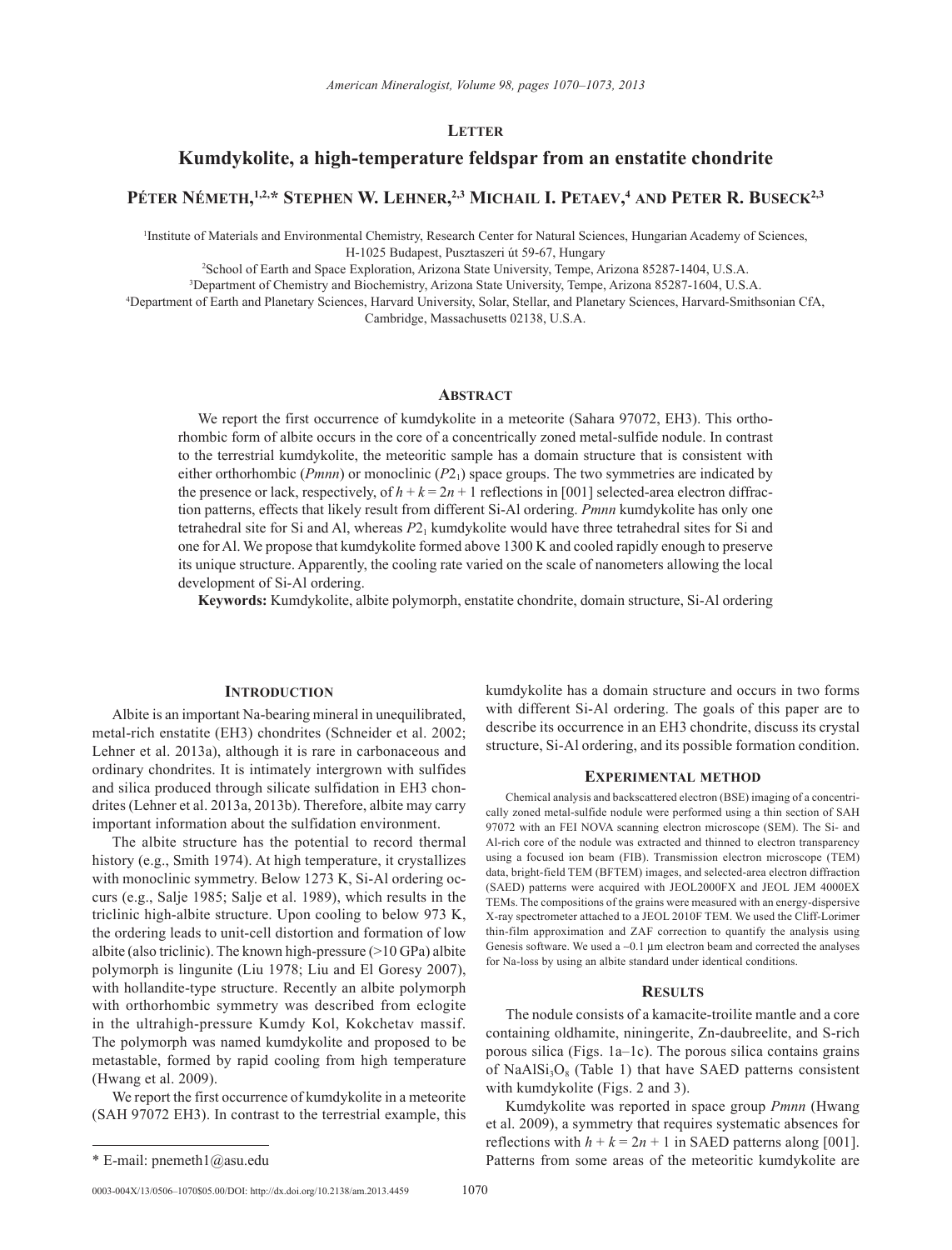

**Figure 1.** Petrogrographic setting of kumdykolite from EH3 chondrite SAH 97072. (**a**) BSE image of kumdykolite and S-rich porous silica at the center of a metal-sulfide nodule (Lehner et al. 2011). (**b**) Location of the FIB extraction (white rectangle). (**c**) BFTEM image of kumdykolite and porous silica. kum = kumdykolite,  $px = pyroxene$ , k  $=$  kamacite, ng  $=$  niningerite, od  $=$  oldhamite, psil  $=$  porous silica, tr  $=$ troilite, zdb = zincian daubreelite.

**Table 1.** Semi-quantitative chemical composition of kumdykolite

| Spot 1       | Spot 2 | Spot 3 | Spot 4 | Spot 5 | Spot 6 |  |  |
|--------------|--------|--------|--------|--------|--------|--|--|
| 70.60        | 69.65  | 71.30  | 70.53  | 69.27  | 70.52  |  |  |
| 19.99        | 19.72  | 20.19  | 19.97  | 19.61  | 19.96  |  |  |
| 9.41         | 10.63  | 8.51   | 9.50   | 11.12  | 9.52   |  |  |
| Based on 8 O |        |        |        |        |        |  |  |
| 3.04         | 3.02   | 3.06   | 3.04   | 3.01   | 3.04   |  |  |
| 1.01         | 1.01   | 1.02   | 1.02   | 1.00   | 1.01   |  |  |
| 0.79         | 0.89   | 0.71   | 0.79   | 0.94   | 0.80   |  |  |
| 4.84         | 4.92   | 4.79   | 4.85   | 4.95   | 4.85   |  |  |
|              |        |        |        |        |        |  |  |

*Notes:* K and Ca were below the detection limit. The Na-content of <1 atom per formula unit points to Na-loss. The analytical error is estimated as  $\pm$  5%, relative.

consistent with these systematic absences (Figs. 2b, 2d, and 3b), but others display faint  $h + k = 2n + 1$  reflections (Figs. 2c and 3c) indicating that kumdykolite can occur with two symmetries. Diffraction of dynamically scattered electrons can result in reflections with  $h = 2n + 1$  along  $[100]^*$  and with  $k =$  $2n + 1$  along [010]\*. However,  $h + k = 2n + 1$  reflections with  $h \neq 0$  and  $k \neq 0$ , as observed in Figures 2c and 3c, cannot be interpreted as diffraction of dynamically scattered electrons, and, therefore, violate the selection rule for *Pmnn*. Multiple space groups are consistent with these SAED patterns (Figs. 2c and 3c). However, the patterns overlap for *n* glide reflections (the strong ones in Figs. 2c and 3c), indicating one may be a derivative symmetry of the other (Buerger 1947). Assuming the same unit cell, a possible derivative of *Pmnn* is *P*21, which is also the space group of the high-temperature synthetic anorthite published by Takeuchi et al. (1973) and svyatoslavite (Krivovichev et al. 2012). Based on these anorthite analogs, we propose that the space group of kumdykolite having  $h + k$ 



**Figure 2.** BFTEM image and SAED patterns of the kumdykolite grain (rotated clockwise 110°) in the bottom center of Figure 1c. Reflections with  $h = 2n + 1$  along  $[100]^*$ , with  $k = 2n + 1$  along  $[010]^*$ , and with  $l = 2n + 1$  along  $[201]^*$  and  $[001]^*$  can occur because of diffraction of dynamically scattered electrons and are therefore not considered for the symmetry analysis. (**a**) Light and dark areas of the BFTEM image are indicative of antiphase domains. (**b**) SAED pattern along [102]. (**c**) SAED pattern along [001] tilted –40 ° around [010]\* with respect to the pattern in panel **b**. Faint  $h + k = 2n + 1$  reflections (white arrows) violate the selection rule for *Pmnn*, but are consistent with  $P2_1$ . (**d**) SAED pattern along [100] tilted + 50° around [010]\* with respect to the pattern in panel **b**.

 $= 2n + 1$  reflections is  $P2_1$ .

The occurrence of different space groups for the same mineral is common in feldspars and is indicated by *a*-, *b*-, *c*-, and *d*-type reflections in SAED patterns (Kroll and Ribbe 1980; Carpenter et al. 1985; Redfern 1992; Tribaudino and Angel 2012), as well as by antiphase domains and boundaries in TEM images (e.g., Carpenter 1991; Van Tendeloo et al. 1989; Németh et al. 2007). Therefore, we conclude that the dark and bright areas in kumdykolite BFTEM images (Figs. 2a and 3a) corresponding to SAED patterns with and without the  $h + k$  $= 2n + 1$  reflections are antiphase domains and boundaries.

#### **Discussion**

## **Structure and Si-Al ordering**

The fractional coordinates for the Si-Al and O sites for *Pmnn* kumdykolite based on the Takeuchi et al. (1973) structure model for  $P2_1$  synthetic CaAl<sub>2</sub>Si<sub>2</sub>O<sub>8</sub> were proposed by Hwang et al. (2009). They generated the coordinates for one Si-Al site and 3 O sites by shifting the origin in the  $P2<sub>1</sub>$  structure and eliminating the equivalent positions. However, in this structure all O are in general positions, which results in unbalanced charge and 6-coordinated Si-Al. This problem can be solved if two O occupy special positions. Furthermore, following the method of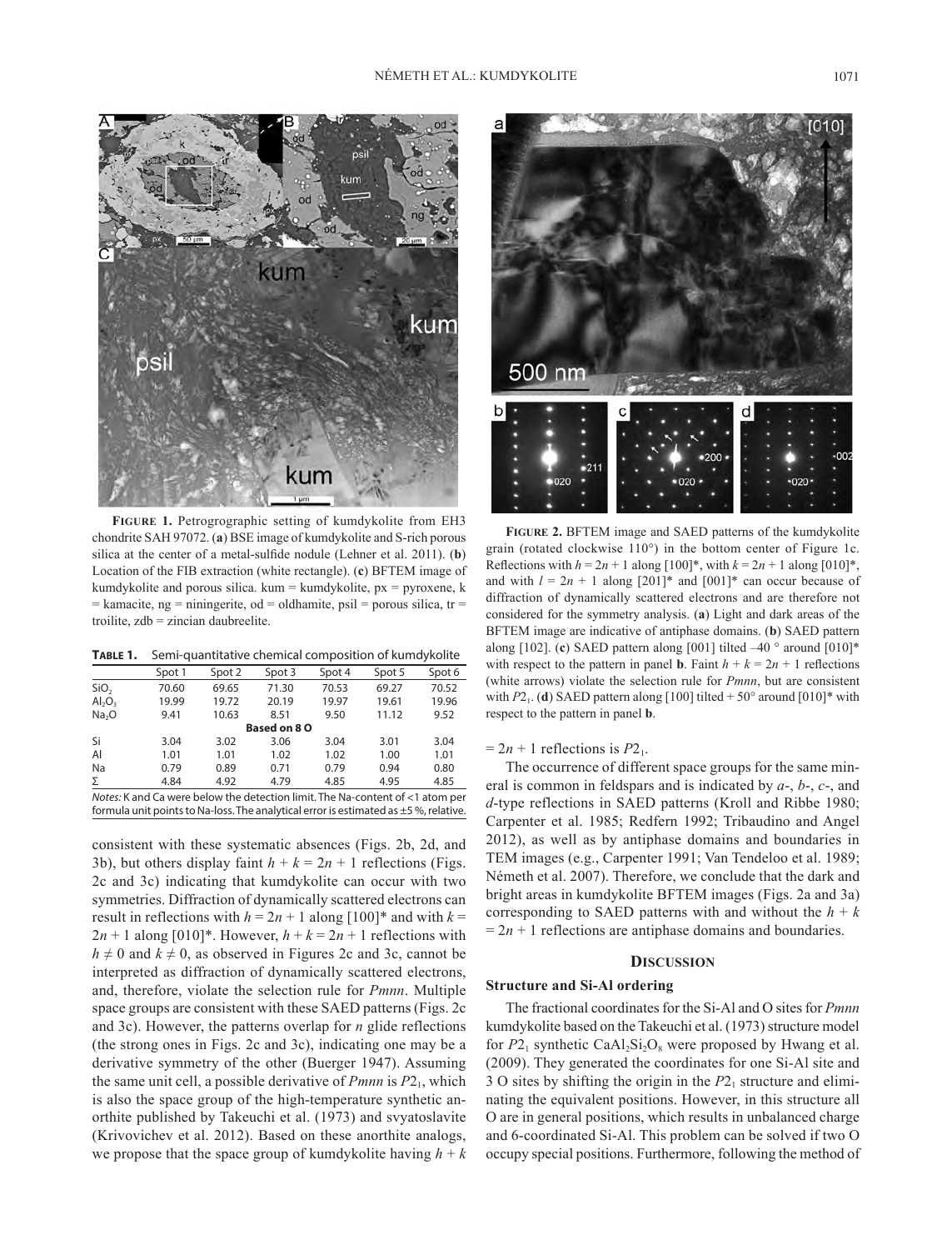

**Figure 3.** BFTEM image and SAED patterns of kumdykolite in the top center of Figure 1c. Reflections with  $h = 2n + 1$  along [100]\* and with  $k = 2n + 1$  along [010]\* in SAED patterns can occur because of diffraction of dynamically scattered electrons, and are therefore not considered for the symmetry analysis. (**a**) Areas of the BFTEM image with and without antiphase domains (black and white circles, respectively). The black stripes parallel to <100> and <110> are caused by amorphization. They increase in width with exposure to the electron beam. (**b**) SAED pattern along [001] from the area in the white circle in **a** shows only strong  $h + k$  $= 2n$  reflections. (**c**) SAED pattern [001] from the area in the black circle of **a** shows faint  $h + k = 2n + 1$  reflections (white arrows) that violate the selection rule for *Pmnn* space group, but are consistent with  $P2<sub>1</sub>$ .

**Table 2.** Atomic coordinates (CIF1 available) for *Pmnn* kumdykolite derived from the structure of synthetic CaAl<sub>2</sub>Si<sub>2</sub>O<sub>8</sub> given by Takeuchi et al. (1973)

| Atom                                                             |        |        |        |  |  |
|------------------------------------------------------------------|--------|--------|--------|--|--|
| Na                                                               |        | 0.4738 | 0.1142 |  |  |
| т                                                                | 0.2003 | 0.1498 | 0.1445 |  |  |
| O <sub>1</sub>                                                   | 0.3109 | 0.1819 | 0.4237 |  |  |
| O <sub>2</sub>                                                   | 0.2880 |        |        |  |  |
| O <sub>3</sub>                                                   |        | 0.1387 | 0.2521 |  |  |
| Note: T is the tetrahedral site and can be occupied by Si or Al. |        |        |        |  |  |

Hwang et al. (2009), a special Na site can be generated from the Takeuchi structure. Thus, we propose new atomic coordinates for *Pmnn* kumdykolite (Table 2) by modifying the structure of Hwang et al. (2009) and generating a Na site.

*Pmnn* kumdykolite contains one framework cation site (Fig.



**Figure 4.** Crystal structures of *Pmnn* kumdykolite and *P*21 svyatoslavite along [001]. Black rectangles outline the unit cells. The extra-framework cations (black balls) occur in split sites. (**a**) Kumdykolite in *Pmnn* space group has a disordered Si-Al framework as Si and Al are distributed in one site. Gray polyhedra represent both  $SiO<sub>4</sub>$ and AlO4 tetrahedra. (**b**) Svyatoslavite in *P*21 space group has an ordered Si-Al framework in which Si and Al occupy separate crystallographic sites. Black and light-gray polyhedra represent  $SiO<sub>4</sub>$  and  $AlO<sub>4</sub>$  tetrahedra, respectively.

4a), with a disordered distribution for Al and Si. However, the Na likely occupies a split site similar to Ca in the Takeuchi structure. We assume that  $P2<sub>1</sub>$  kumdykolite contains ordered Si and Al in a structure analogous to that of synthetic  $P2_1$ anorthite and its natural analog, svyatoslavite (Takeuchi et al. 1973; Krivovichev et al. 2012). Although Si and Al ordering occurs via two Si and two Al sites in the Takeuchi structure (Fig. 4b), there would be one site for Al and three for Si in  $P2<sub>1</sub>$ kumdykolite. By analogy to other feldspars, we presume that the low-symmetry kumdykolite structure develops during cooling.

### **EH3 kumdykolite formation conditions**

The kumdykolite molar volume (104 cm3 /mol) may provide an estimate of formation pressure. It is significantly greater than that of lingunite (70 cm3 /mol), the high-pressure albite polymorph, but similar to that of low albite (100 cm<sup>3</sup>/mol). Therefore, we presume that kumdykolite did not form at high pressure.

The kumdykolite formation temperature can be postulated by comparison with the high-temperature  $CaAl<sub>2</sub>Si<sub>2</sub>O<sub>8</sub>$  polymorphs svyatoslavite and dmisteinbergite and by considering the proposed conditions of silicate sulfidation in EH3 chondrites (Lehner et al. 2013b). Svyatoslavite and dmisteinbergite crystallize between 1373 and 1673 K (Abe et al. 1991; Abe and Sunagawa 1995) and have been used as indicators of rapid cooling (Sokol et al. 1998; Krivovichev et al. 2012; Nestola et al. 2010). Lehner et al. (2013a, 2013b) reported that  $NaAlSi<sub>3</sub>O<sub>8</sub>$  could form during sulfidation of Al-bearing pyroxenes through release of the  $Al_2O_3$  and  $SiO_2$  components in a Na-enriched environment. Thermodynamic modeling of phase relations indicates that silicate sulfidation occurred at ~1400 to 1600 K, a range consistent with svyatoslavite crystallization. Therefore we propose that kumdykolite formed at high temperature, presumably >1300 K, and cooled rapidly preserving its structure. Furthermore, Si-Al ordering and both high- and low-symmetry kumdykolite suggest the cooling rate varied on the scale of nanometers.

<sup>&</sup>lt;sup>1</sup> Deposit item AM-13-065, CIF. Deposit items are available two ways: For a paper copy contact the Business Office of the Mineralogical Society of America (see inside front cover of recent issue) for price information. For an electronic copy visit the MSA web site at http://www.minsocam.org, go to the *American Mineralogist* Contents, find the table of contents for the specific volume/issue wanted, and then click on the deposit link there.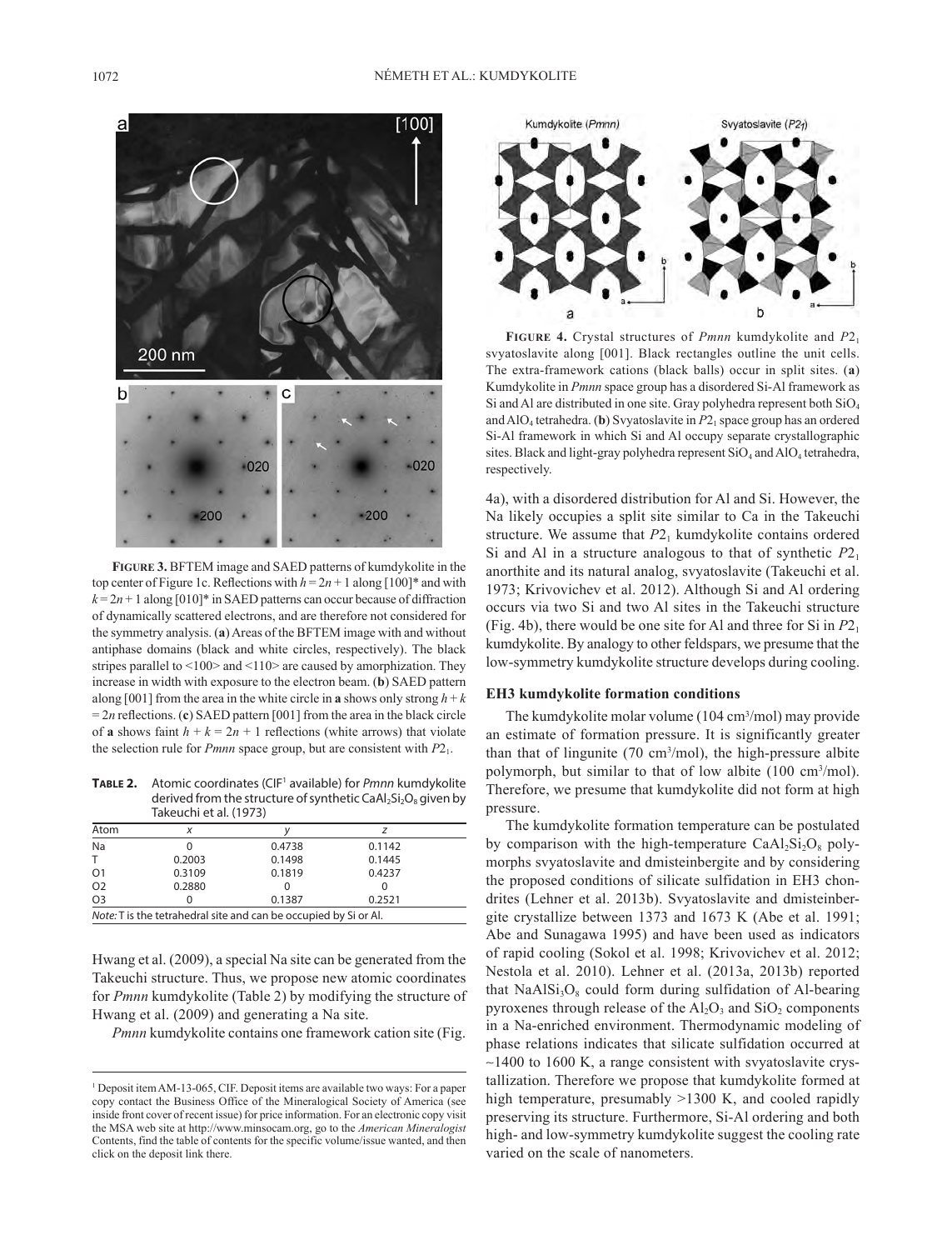#### **Acknowledgments**

We thank I. Swainson, M. Tribaudino, and F. Nestola for careful reviews. We thank Jason Ng for preparing the FIB samples and are grateful to the staff of and facilities in the LeRoy Eyring Center for High Resolution Electron Microscopy at Arizona State University. P.N. acknowledges support from the Hungarian Scientific Research Fund and Hungarian Economic Development Centre grant HUMAN\_MB08-1-2011-0012. The work at ASU was supported by NASA grant NNX10AG48G.

#### **References cited**

- Abe, T. and Sunagawa, I. (1995) Hexagonal CaAl<sub>2</sub>Si<sub>2</sub>O<sub>8</sub> in a high temperature solution; metastable crystallization and transformation to anorthite. Mineralogical Journal, 17, 257–281.
- Abe, T., Tsukamoto, K., and Sunagawa, I. (1991) Nucleation, growth, and stability of CaAl<sub>2</sub>Si<sub>2</sub>O<sub>8</sub> polymorphs. Physics and Chemistry of Minerals, 17, 473-484.
- Buerger, M.J. (1947) Derivative crystal structures. Journal of Chemical Physics,  $15, 1–16.$
- Carpenter, M.A. (1991) Mechanism and kinetics of Al-Si ordering in anorthite: I. Incommensurate structure and domain coarsening. American Mineralogist, 76, 1110–1119.
- Carpenter, M.A., McConnel, J.D.C., and Navrotsky, A. (1985) Enthalpies of ordering in the plagioclase feldspar solid solution. Geochimica et Cosmochimica Acta, 49, 947–966.
- Hwang, S.L., Shen, P.Y., Chu, H.T., Yui, T.F., Liou, J.G., and Sobolev, N.V. (2009) Kumdykolite, an orthorhombic polymorph of albite, from the Kokchetav ultrahigh-pressure massif, Kazakhstan. European Journal of Mineralogy, 21, 1325–1334.
- Krivovichev, S.V., Shcherbakova, E.P., and Nishanbaev, T.P. (2012) The crystal structure of svyatoslavite and evolution of complexity during crystallization of a  $CaAl<sub>2</sub>Si<sub>2</sub>O<sub>8</sub>$  melt: A structural automata description. Canadian Mineralogist, 50, 585–592.
- Kroll, H. and Ribbe, P.H. (1980) Determinative diagrams for Al, Si order in plagioclases. American Mineralogist, 65, 449–457.
- Lehner, S.W., Petaev, M.I., Zolotov, M., and Buseck, P.R. (2011) Evidence for silicate sulfidation in EH3 metal-sulfide nodules. In Workshop on the formation of the first solids in the solar system. Lunar and Planetary Institute November 7–9, Kauai, Hawaii, Abstract 1863.
- Lehner, S.W., Nemeth, P., Petaev, M.I., and Buseck, P.R. (2013a) Origin of nanocrystalline albite in an EH3 sulfidized chondrule. 44<sup>th</sup> Lunar and Planetary Science conference, The Woodlands, Texas, Abstract 2500.
- Lehner, S.W., Petaev, M.I., Zolotov, M., and Buseck, P.R. (2013b) Formation of niningerite by silicate sulfidation in EH3 enstatite chondrites. Geochimica et Cosmochimica Acta, 101, 34–56.
- Liu, L. (1978) High-pressure phase transformations of albite, jadeite, and nepheline. Earth and Planetary Science Letters, 37, 438–444.
- Liu, L. and El Goresy, A. (2007) High-pressure phase transitions of the feldspars, and further characterization of lingunite. International Geology Review, 49, 854–860.
- Németh, P., Tribaudino, M., Bruno, E., and Buseck, P.R. (2007) TEM investigation of Ca-rich plagioclase: Structural fluctuations related to the  $I\overline{I}$ - $P\overline{I}$  phase transition. American Mineralogist, 92, 1080–1086.
- Nestola, F., Mittempergher, S., Di Toro, G., Zorzi, F., and Pedron, D. (2010) Evidence of dmisteinbergite (hexagonal form of  $CaAl<sub>2</sub>Si<sub>2</sub>O<sub>8</sub>$ ) in pseudotachylyte: A tool to constrain the thermal history of a seismic event. American Mineralogist, 95, 405–409.
- Redfern, S.A.T. (1992) The effect of Al/Si disorder on the  $I\overline{1}$ - $P\overline{1}$  co-elastic phase transition in Ca-rich plagioclase. Physics and Chemistry of Minerals, 19, 246–254.
- Salje, E. (1985) Thermodynamics of sodium-feldspar 1. Order parameter treatment and strain induced coupling effects. Physics and Chemistry of Minerals, 12, 93–98.
- Salje, E., Guttler, B., and Ormerod, C. (1989) Determination of the degree of Al, Si Order Q<sub>od</sub> in kinetically disordered albite using hard mode infraredspectroscopy. Physics and Chemistry of Minerals, 16, 576–581.
- Schneider, D.M., Symes, S.J.K., Benoit, P.H., and Sears, D.W.G. (2002) Properties of chondrules in EL3 chondrites, comparison with EH3 chondrites, and the implications for the formation of enstatite chondrites. Meteoritics and Planetary Science, 37, 1401–1416.
- Smith, J.V. (1974) Feldspar Minerals, vol. 1. Crystal structure and physical properties. Springer Verlag, Berlin.
- Sokol, E., Volkova, N., and Lepezin, G. (1998) Mineralogy of pyrometamorphic rocks associated with naturally burned coal-bearing spoil-heaps of the Chelyabinsk coal basin, Russia. European Journal of Mineralogy, 10, 1003–1014.
- Takeuchi, Y., Haga, N., and Ito, J. (1973) Crystal-structure of monoclinic  $CaAl<sub>2</sub>Si<sub>2</sub>O<sub>8</sub>$ : a case of monoclinic structure closely simulating orthorhombic symmetry. Zeitschrift für Kristallographie, 137, 380–398.
- Tribaudino, M. and Angel, R. (2012) The thermodynamics of the  $I\overline{I}$ - $P\overline{I}$  phase transition in Ca-rich plagioclase from an assessment of the spontaneous strain. Physics and Chemistry of Minerals, 39, 699–712.
- Van Tendeloo, G., Ghose, S., and Amelinckx, S. (1989) A dynamical model for the  $P\overline{1}$ - $I\overline{1}$  phase transition in anorthite, CaAl<sub>2</sub>Si<sub>2</sub>O<sub>8</sub>. Physics and Chemistry of Minerals, 16, 311–319.

Manuscript received January 8, 2013 Manuscript accepted January 29, 2013 Manuscript handled by Ian Swainson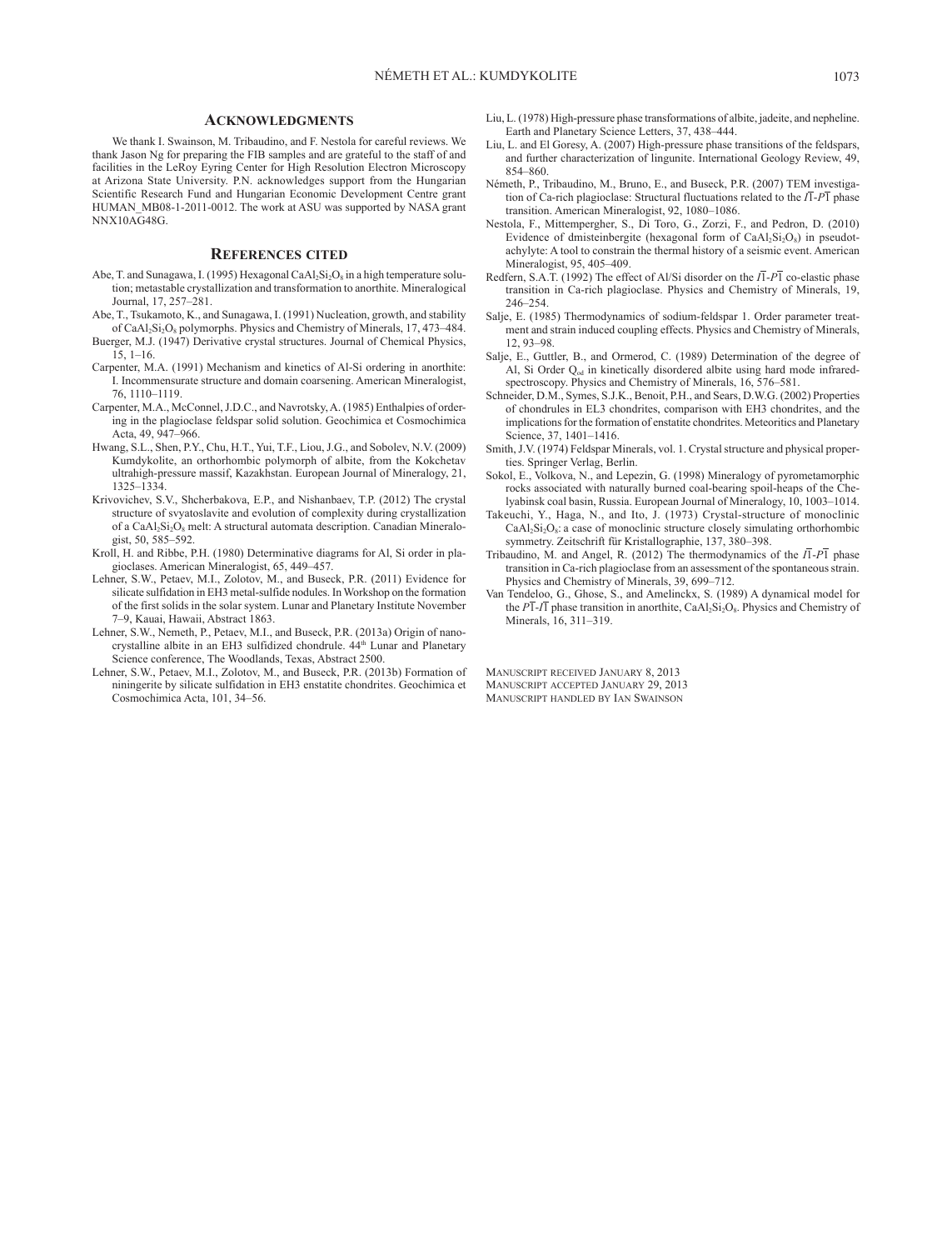```
# Nemeth et al.: Supplemental Data, AM-13-065: American Mineralogist MayJune 
2013
# This file was generated by ISOCIF, version 2.3.5
# Harold T. Stokes and Branton J. Campbell
# Brigham Young University, Provo, Utah, USA
#
# Model proposed for Pmnn kumdykolite modifying the structure of Hwang, S.L., 
Shen, P.Y., Chu, H.T., Yui, T.F., Liou, J.G., and Sobolev, N.V. (2009) 
# Kumdykolite, an orthorhombic polymorph of albite, from the Kokchetav 
ultrahigh-pressure massif,Kazakhstan.
# European Journal of Mineralogy, 21, 1325-1334 to account for charge balance.
# The atomic coordinates are derived from the structure of synthetic CaAl2Si2O8 
given by Takeuchi, Y., Haga, N., and Ito, J. (1973) 
# Crystal-structure of monoclinic CaAl2Si2O8- a case of monoclinic structure 
closely simulating orthorhombic symmetry. 
# Zeitsschrift f<sup>n</sup>r Kristallographie, 137, 380-398.
# The T site contains disordered Si and Al in the proportion AlSi3.
# Na is in split site.
data_isocif-output
_audit_creation_method ISOCIF
_symmetry_space_group_name_H-M "P 2/m 21/n 21/n"
symmetry Int Tables number 58
_cell_length_a 8.24000
\text{\_cell\_length} b
_cell_length_c 4.84000
_cell_angle_alpha 90.00000
cell angle beta 90.00000
_cell_angle_gamma 90.00000
loop_
_space_group_symop_id
_space_group_symop_operation_xyz
1 x, y, z2 -x+1/2, y+1/2, -z+1/23 -x+1/2, -y+1/2, z+1/24 \times, -y, -z5 -x, -y, -z6 x+1/2, -y+1/2, z+1/27 x+1/2,y+1/2,-z+1/2
8 - x, y, zloop_
_atom_site_label
atom site type symbol
_atom_site_symmetry_multiplicity
_atom_site_Wyckoff_label
_atom_site_fract_x
atom site fract y
_atom_site_fract_z
_atom_site_occupancy
Na Na 4 g 0.00000 0.47380 0.11420 1.00000
T T 8 h 0.20030 0.14980 0.14450 1.00000
O1 O 8 h 0.31090 0.18190 0.42370 1.00000
```